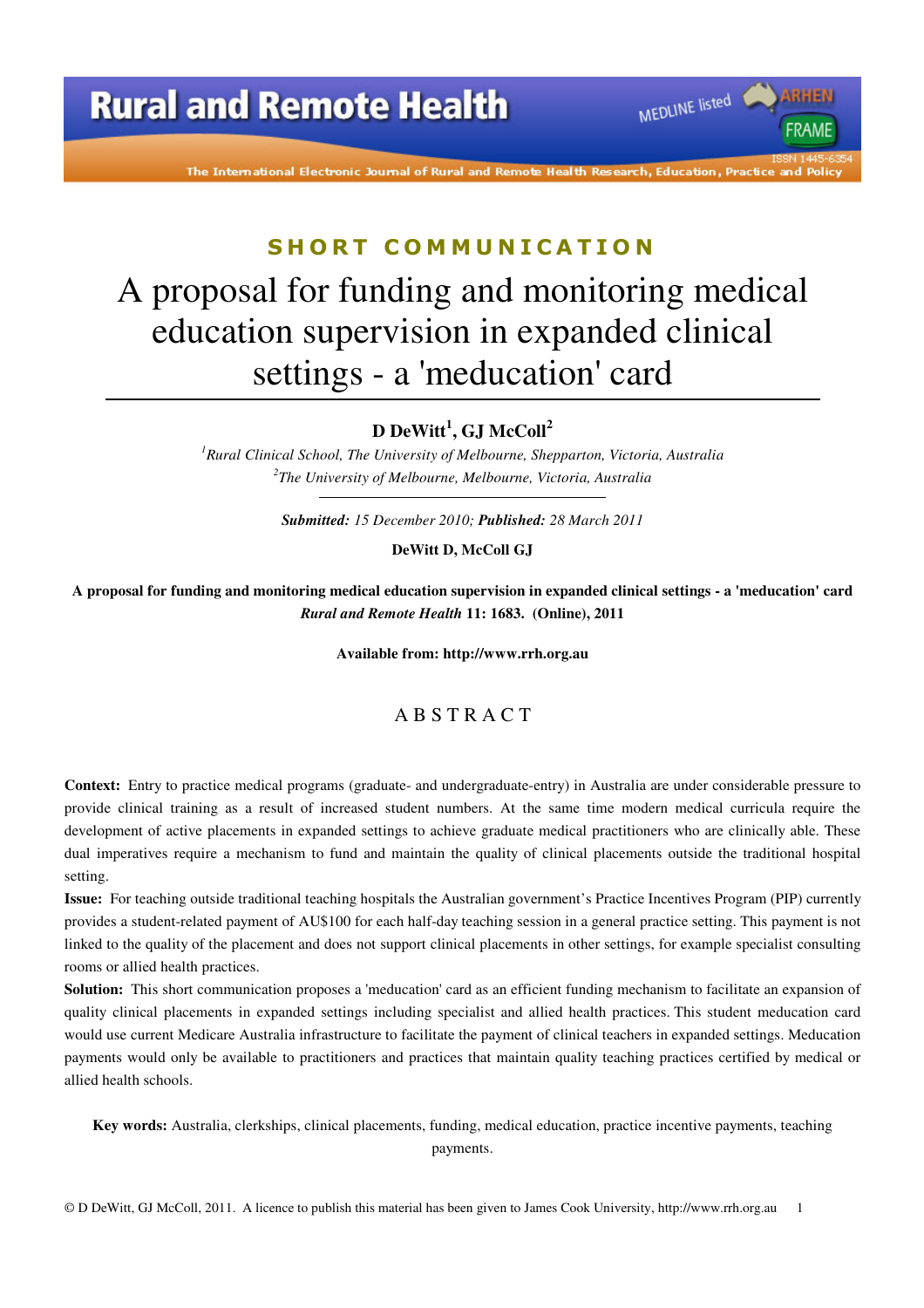### -Rural-and-Remote-Health-

The International Electronic Journal of Rural and Remote Health Research, Education Practice and Policy

## Context

Entry to practice medical programs (graduate- and undergraduate-entry) in Australia are under considerable pressure regarding clinical training placements as a result of increased student numbers<sup>1</sup>. Coincidentally, medical curricula are focussing more on meaningful, active clinical placements in expanded settings to achieve graduate medical practitioners that are fit for purpose. These dual imperatives require a mechanism to both fund and maintain the quality of clinical placements outside the traditional hospital setting.

#### Issue

The teaching incentive component of the Australian government's Practice Incentives Program (PIP) currently provides a student related payment of AU\$100 for each halfday teaching session in a general practice setting<sup>2</sup>. General practices are paid retrospectively only if specific paperwork is filed and approved by a medical school. Payment is not specifically linked to the quality of the placement or supervision per se. Importantly, clinical placements in other settings, such as specialist or allied health professional consulting rooms, remain unsupported. The Council of Australian Governments (COAG) initiative Health Workforce Australia (HWA) is currently developing programs to support clinical placements in a wide range of health professional disciplines including medicine. The HWA has emphasized the importance of increasing the capacity and quality of clinical placements to build a larger and more effective health workforce<sup>3</sup>. One principle in this debate is that funding should follow the student and be linked to the quality and effectiveness of the placement.

# Solution

A proposed solution is the development and use of a 'meducation' card to achieve this aim. The meducation card would be issued to each medical student for use during their entry to practice clinical training and would be linked to their

registration with the Medical Board of Australia. The card would use the current Medicare Australia infrastructure (available in general practices, and in specialists' and allied health professionals' consulting spaces) to allow educational item numbers to be claimed for the supervisor. Educational item numbers would include supervision for a fixed period of time and provision of tutorials or case conferences, but might be expanded in the future to include funding for services provided by a senior student. In order to ensure quality, practices and/or supervisors would need to be accredited by universities in order to claim for clinical supervision. The card would include smart card technology to limit the total payments related to a particular student.

The implementation of the meducation card would immediately simplify the funding processes and improve timelines of payments related to medical student clinical placements in general practice. These might increase the number and geographical spread of available places. In addition, it would provide a mechanism by which the quality of the supervisor and placement site could be linked to funding by ensuring that only claims from accredited supervisors and sites would be processed. The nature of this accreditation process would need to be developed; however, a recent series of workshops run by HWA suggests that national standards are already under consideration<sup>4</sup>. The implementation of meducation card would also facilitate the development of clinical placements in new settings such as private specialist and allied health professional consulting and treatment rooms. This would significantly increase the opportunity for medical students to gain clinical exposure to patients with chronic diseases or acute problems not seen in hospitals. The card would also assist in a process to track students and their placements outside the hospital sector, but if successful, placements in the hospital sector and for other health professions students (ie nursing and allied health) could be included in the meducation card program with similar requirements for quality outcomes. For these and other reasons, the meducation card system would have distinct advantages when used in rural medical education in both regional and remote sites (Fig1).

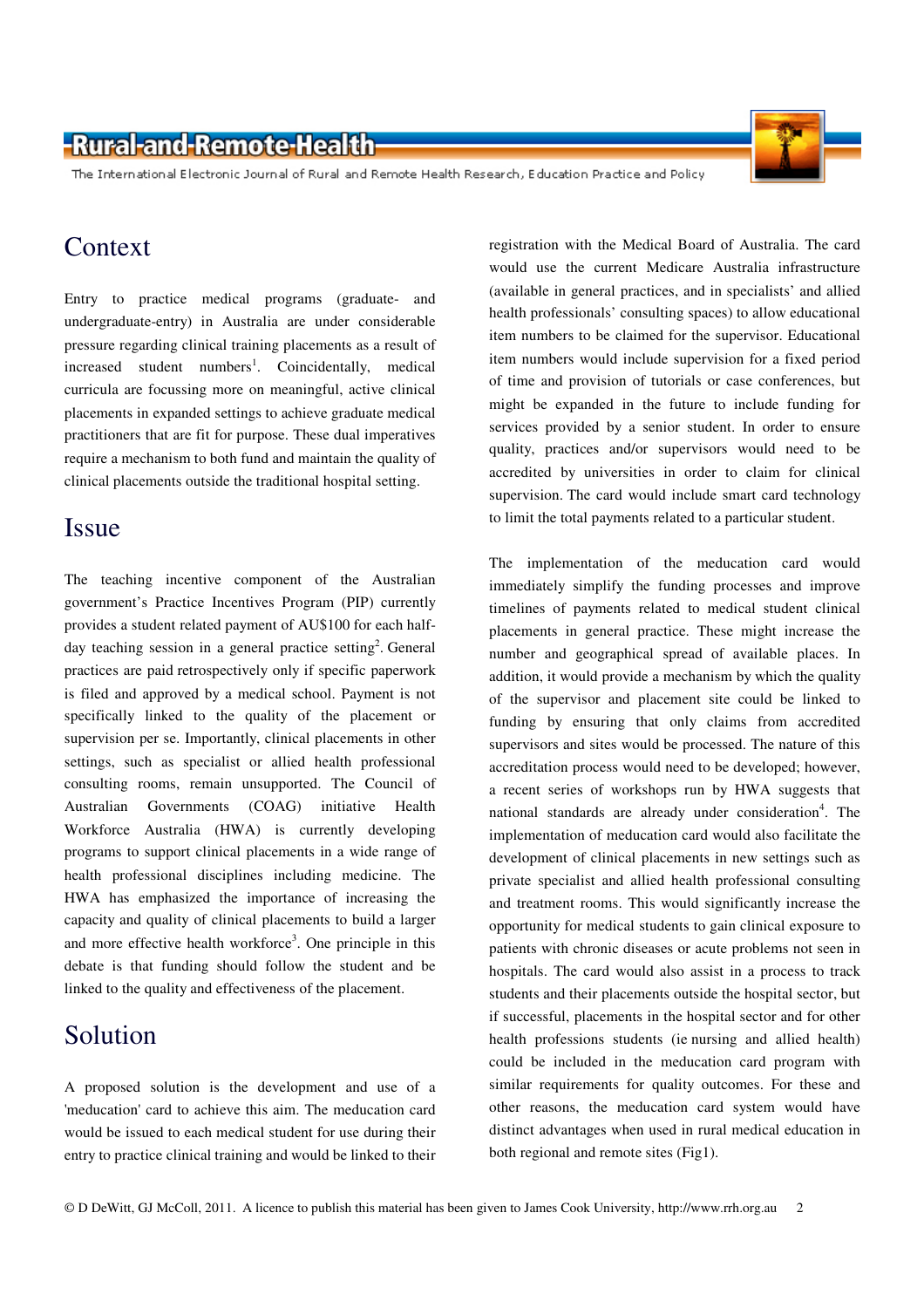### -Rural-and-Remote-Health



The International Electronic Journal of Rural and Remote Health Research, Education Practice and Policy

- A student is assigned to a year-long continuity rural experience based on a set university curriculum. The curriculum requires both general practice and allied health rural placements related to aged care. In the past, each provider might invoice the University or the GPs would claim PIP payments, which would be made quarterly or semi-annually. However, given the increase in student numbers in the region, the health service, frustrated by provider burn-out, overtime claims, and delayed (or not) payments with long client waiting lists, has recently sent a letter to providers and universities stating that there is no further capacity for placements with hospital in the home. This student's 'meducation card' is pre-programmed with 50 sessions of access to health -provider settings over the semester. At each university-approved site, the student swipes their card in the 'Medicare' card system and payment is transferred electronically. The decrease in paperwork submission frees up time for more clinical teaching sessions with students in the region.
- A half-day session with a rural urologist, gynecologist, or pediatrician in their private rooms is part of a community-based rotation. The 'meducation card' payment facilitates an extra room for the student who can see the patient before and with the specialist (eg rather than the room being rented to another provider). The next week the student comes to the rooms to spend time with the associated continence nurse, midwife, or pediatric physiotherapist (the specialist is elsewhere) and a 'meducation card' session is charged. Each session includes a brief discussion with the student about learning issues encountered over the session. Over 4 weeks the student has 'spent' 4 sessions (each with a different provider) and has been an active part of the clinical experience. Compare the potential of this experience with the student 'sitting in' with these providers for sessions that are heavily booked.
- A visiting dermatologist flies into a remote Aboriginal Health Service where a medical student and a nursing student are completing a rotation. Both students attend the day with the dermatologist and 'spend' 2 'meducation card' credits. The payment to the dermatologist means that they are willing to set aside an hour for a formal teaching session on lesion removal and wound repair in addition to discussing the cases seen by the group that day.
- A rural visiting rheumatologist usually supervises medical students based on university position funding but must keep up productivity in their private clinic due to the costs of room and staff hire. Based on a 'meducation card' payments from a rural physiotherapy student and a rural medical student, the rheumatologist is willing to decrease their patient bookings slightly to accommodate both students and facilitate an interdisciplinary case review during that time.

#### **Figure 1: Examples of applicability of a 'meducation card' in rural settings. PIP, Australian Government's Practice Incentives Program.**

Finally, using pre-determined numbers of funded clinical training sessions would allow forward budgeting based on total student numbers. Although some might argue that a potential disadvantage of the meducation card would be an increase in the total cost of clinical placements because new settings and more supervisors would be involved; however, assuming that teaching cost and remuneration follow the student, the total number of students will determine the cost of training, regardless of mechanism. Considering the current increase in demand for these placements this may not be a major disadvantage, particularly if the payment is clearly linked to a quality outcome for the students. A 'point of education' payment model might also be the subject of fraud but this is probably no greater risk than with the entire Medicare system.

The effective education of the next generation of medical practitioners will continue to have challenges but the relatively simple implementation of the meducation card would facilitate a new era of expanded setting clinical placements in a quality framework – something well worth considering.

# References

1. Van Der Weyden MB. The training Tsunami. *Medical Journal of Australia* 2008; **189:** 353.